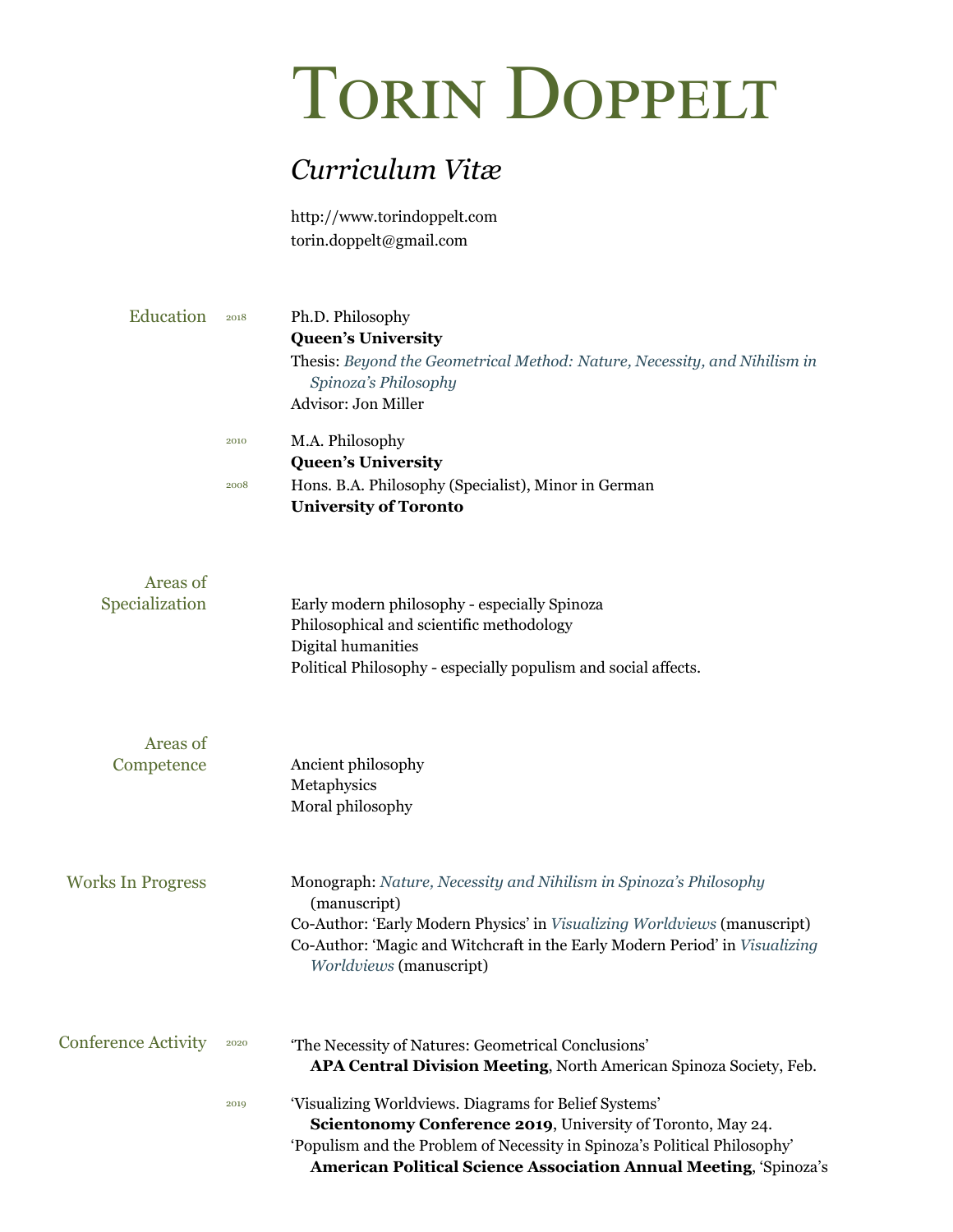Political Psychology', Aug 29 - Sep. 1.

'Necessity and the Spectre of Spinozistic Nihilism'

**APA Pacific Division Meeting**, North American Spinoza Society, April 17- 21.

| 2018 | 'A Sadness Born of a Fact': a Study of Spinoza's Humility'                                  |
|------|---------------------------------------------------------------------------------------------|
|      | CPA, Université du Québec à Montréal, Jun. 7.                                               |
|      | 'A Sadness Born of a Fact': a Study of Spinoza's Humility'                                  |
|      | APA Central Division Meeting, North American Spinoza Society, Virtue<br>and Vice', Feb. 22. |
|      | Commentary: Christopher Martin's 'Individuum, Existentia, and Potentia:                     |
|      | Spinoza's Recipe for Particulars'                                                           |
|      | APA Central Division Meeting, Divisional Program Symposium, Feb. 21.                        |
| 2016 | 'Ideas, Images, and Words': Spinoza on Language, Use, and Meaning'                          |
|      | Queen's Graduate Student Colloquium Series, Queen's University,<br>Nov. 4.                  |
|      | 'Spinoza's Seemingly Absurd Love of God'                                                    |
|      | First Meeting of the Spinoza Society of Canada, CPA at Congress,                            |
|      | University of Calgary, Jun. 1.                                                              |
|      | 'Idle Material in Spinoza's Ethics'                                                         |
|      | CPA at Congress, University of Calgary, May 30.                                             |
|      | Spinoza and German Idealism Summer Institute                                                |
|      | University of Toronto, May 16 - May 19.                                                     |
|      | 'Geometry and Philosophical Method from Zabarella to Spinoza'                               |
|      |                                                                                             |
|      | The 62nd Annual Meeting of the Renaissance Society of America,                              |
|      | Boston, Mar. 29 - Apr. 2.                                                                   |
|      | 'Idle Material in Spinoza's Ethics'                                                         |
|      | APA Central Division Meeting, Divisional Program Colloquium,                                |
|      | Chicago, Mar. 2-5.                                                                          |
|      | 'Idle Material in Spinoza's Ethics'                                                         |
|      | Queen's Graduate Student Colloquium Series, Queen's University,                             |
|      | Feb. 5.                                                                                     |
| 2015 | 'Geometry and Philosophical Method from Zabarella to Spinoza'                               |
|      | Queen's Philosophy Departmental Colloquium Series, Oct. 8.                                  |
|      | 'Idle Material in Spinoza's Ethics'                                                         |
|      | Collegium Spinozanum, University of Groningen, Netherlands, Jul. 7.                         |
|      | 'Freeing Spinoza: Method, Morality, and Human Action'                                       |
|      | Hobbes and Spinoza in the 21st Century, Queen's University, May 1-2.                        |
|      |                                                                                             |
| 2014 | Panel: Politics, Technology, and the Environment'                                           |
|      | Association for Political Theory, University of Wisconsin-Madison, Oct.                     |
|      | $18-19.$                                                                                    |
| 2013 | 'Whither Spinoza's PSR in Della Rocca's Spinoza'                                            |
|      | Spinoza Symposium with Michael Della Rocca, Queen's University,                             |
|      | Nov. -.                                                                                     |
|      | Panelist, Hobbes and Spinoza Conference                                                     |
|      | University of Pittsburgh, Oct. 19.                                                          |
|      | 'A Sadness Born of A Fact: A Study of Spinoza's Humility'                                   |
|      | Queen's Philosophy Departmental Colloquium Series, Oct 3.                                   |
|      |                                                                                             |
| 2011 | Commentary on Spinoza, Avicenna, and the Causal Order'                                      |
|      | CPA at Congress, University of New Brunswick. May/Jun.                                      |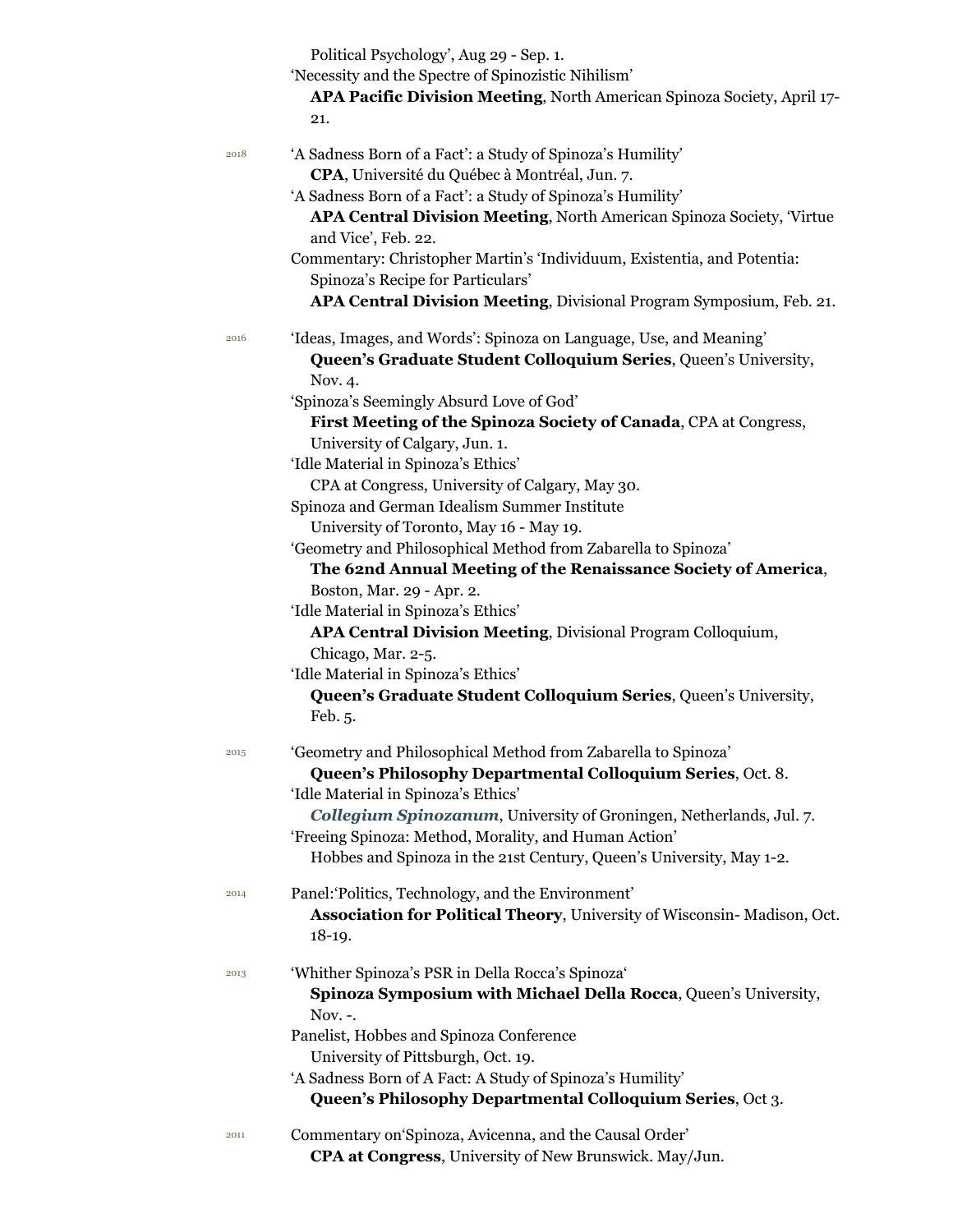| <b>Teaching</b><br>Experience |         |                                                                                                            |
|-------------------------------|---------|------------------------------------------------------------------------------------------------------------|
| Instructor                    | 2019    | Co-Instructor / RA: Visualizing Worldviews - Scholars in Residence Program,<br>University of Toronto       |
|                               | 2018    | Seminar in Early Modern Philosophy (Hobbes, Spinoza, Conway; 400 Level, F),<br><b>McMaster University</b>  |
| <b>Teaching Fellowships</b>   | 2016-17 | Life, Death, and Meaning (200 Level, F)                                                                    |
|                               | 2015-16 | Ancient Philosophy (200 Level, W)                                                                          |
| Teaching                      |         |                                                                                                            |
| Assistantships                | 2017    | Critical Thinking (F)                                                                                      |
|                               | 2015-16 | Metaphysics and Epistemology (F)                                                                           |
|                               | 2014-15 | Life, Death, and Meaning (W)                                                                               |
|                               | 2013-14 | Metaphysics and Epistemology $(F / W)$                                                                     |
|                               | 2012-13 | Philosophy of Mind (W)<br>Philosophy of Mathematics (F)                                                    |
|                               | 2011-12 | Fundamental Questions (W)<br>Metaphysics and Epistemology (F)                                              |
|                               | 2009-10 | Fundamental Questions $(F/W)$                                                                              |
| Additional<br>Research        |         |                                                                                                            |
| Experience                    | 2014    | Indexing and editing for Spinoza and the Stoics (Jon Miller, May 2015,<br>Cambridge University Press)      |
|                               | 2010    | Happiness in the Early Modern period (Rousseau, Emile)                                                     |
| Service to the<br>Profession  |         |                                                                                                            |
| Reviewing                     |         | CREOR (Centre for Research on Religion, McGill University)<br>Journal of Early Modern Studies<br>Routledge |
| Conference                    |         |                                                                                                            |
| Organization                  | 2019    | Co-organizer: North American Spinoza Society Meeting<br>Pacific APA, Vancouver, April 17-21.               |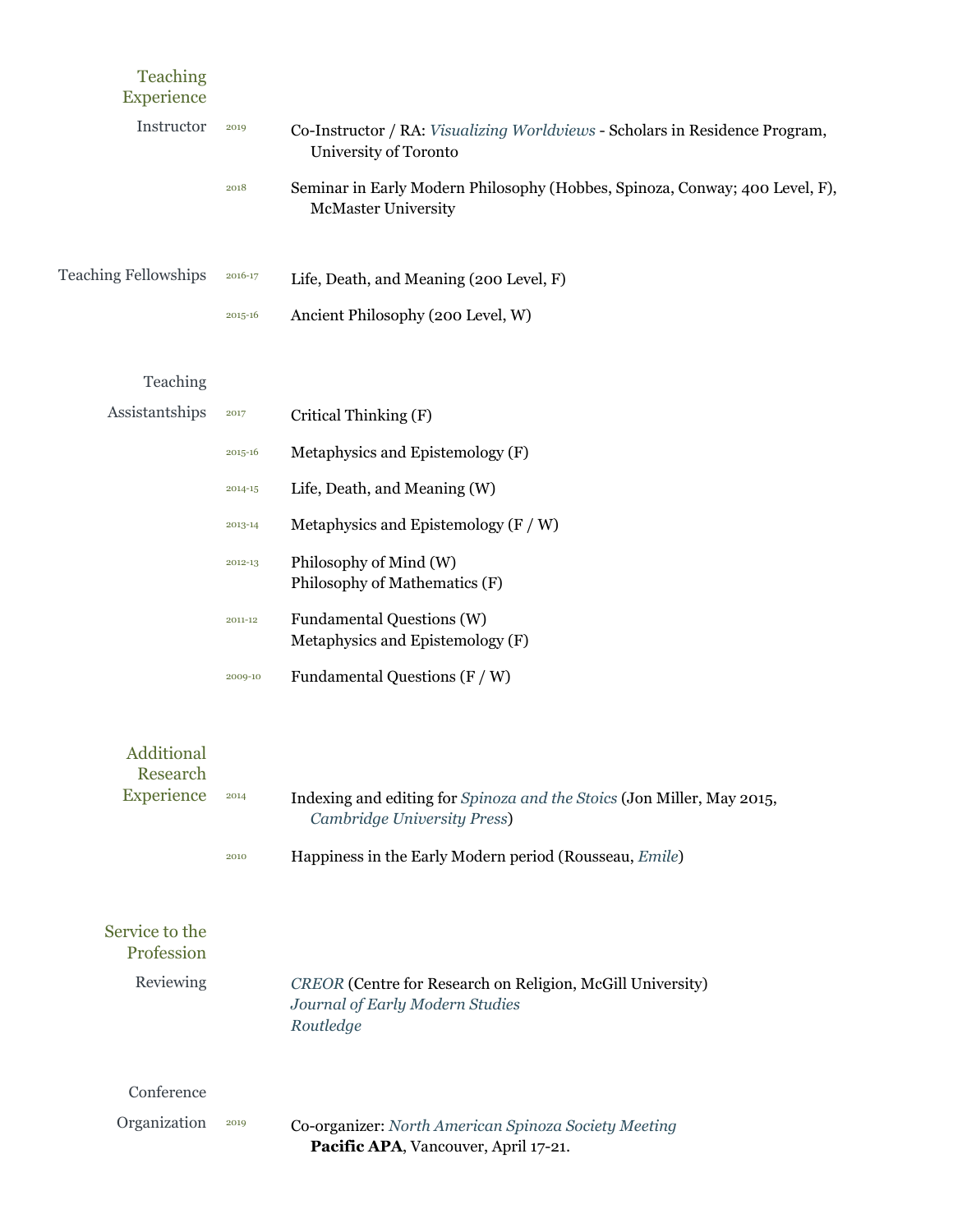|                                       | 2018 | Co-organizer: Third Annual Meeting of the Spinoza Society of Canada<br>CPA Congress, Montreal, June 4-7.                                                                                           |
|---------------------------------------|------|----------------------------------------------------------------------------------------------------------------------------------------------------------------------------------------------------|
|                                       |      | Co-organizer: North American Spinoza Society-Spinoza Society of Canada<br>Joint-Session                                                                                                            |
|                                       |      | Central APA, Chicago, February 21.                                                                                                                                                                 |
|                                       | 2017 | Co-organizer: Second Annual Meeting of the Spinoza Society of Canada<br>CPA Congress, Ryerson University, May 28.                                                                                  |
|                                       | 2016 | Co-organizer: Spinoza et Ses Amis: A Spinoza Society of Canada Workshop<br>McGill University, Jun. 17.<br>Co-organizer: First Meeting of the Spinoza Society of Canada                             |
|                                       |      | CPA at Congress, University of Calgary, May 29-Jun. 1.                                                                                                                                             |
|                                       | 2015 | Co-organizer: Hobbes and Spinoza in the 21st Century: Method, Morality, and<br>Politics<br>Keynotes: Edwin Curley and David Gauthier<br>Queen's University, May 1-2.<br>http://hands.spinozism.org |
| Editor                                |      | 2016 - Present PhilPapers, Spinoza: Philosophical Method<br>http://philpapers.org/browse/spinoza-philosophical-method/                                                                             |
|                                       |      | 2015 - Present PhilPapers, Spinoza: Philosophy of Action: Action and Passion<br>http://philpapers.org/browse/spinoza-action-and-passion/                                                           |
| Administration                        | 2015 | Co-founder, Administrator, and current President: Spinoza Society of Canada<br>http://ssc.spinozism.org                                                                                            |
|                                       |      |                                                                                                                                                                                                    |
| <b>Academic Awards</b><br>and Honours | 2016 | Dr. H. Martyn Estall Award in Philosophy (\$1037)<br>W.J. Barnes Teaching Award (nominee)                                                                                                          |
|                                       | 2015 | SSHRC Doctoral Fellowship (\$20000)<br>Student Conference Travel Award (\$500)<br>Canadian Journal of Philosophy Conference Grant (\$2000)                                                         |
|                                       | 2014 | SSHRC Doctoral Fellowship (\$20000)<br>Student Conference Travel Award (\$500)                                                                                                                     |
|                                       | 2013 | Ontario Graduate Scholarship (\$15000)<br>Student Conference Travel Award (\$250)                                                                                                                  |
|                                       | 2012 | Franklin and Helene Bracken Fellowship (\$10000)<br>Queen's Graduate Award (\$3909)                                                                                                                |
|                                       | 2011 | Kevin A. Armstrong Memorial Award (\$700)<br>Graduate Entrance Tuition Award (\$6258)<br>Queen's Graduate Award (\$7306)                                                                           |
|                                       | 2009 | <b>Graduate Entrance Tuition Award</b>                                                                                                                                                             |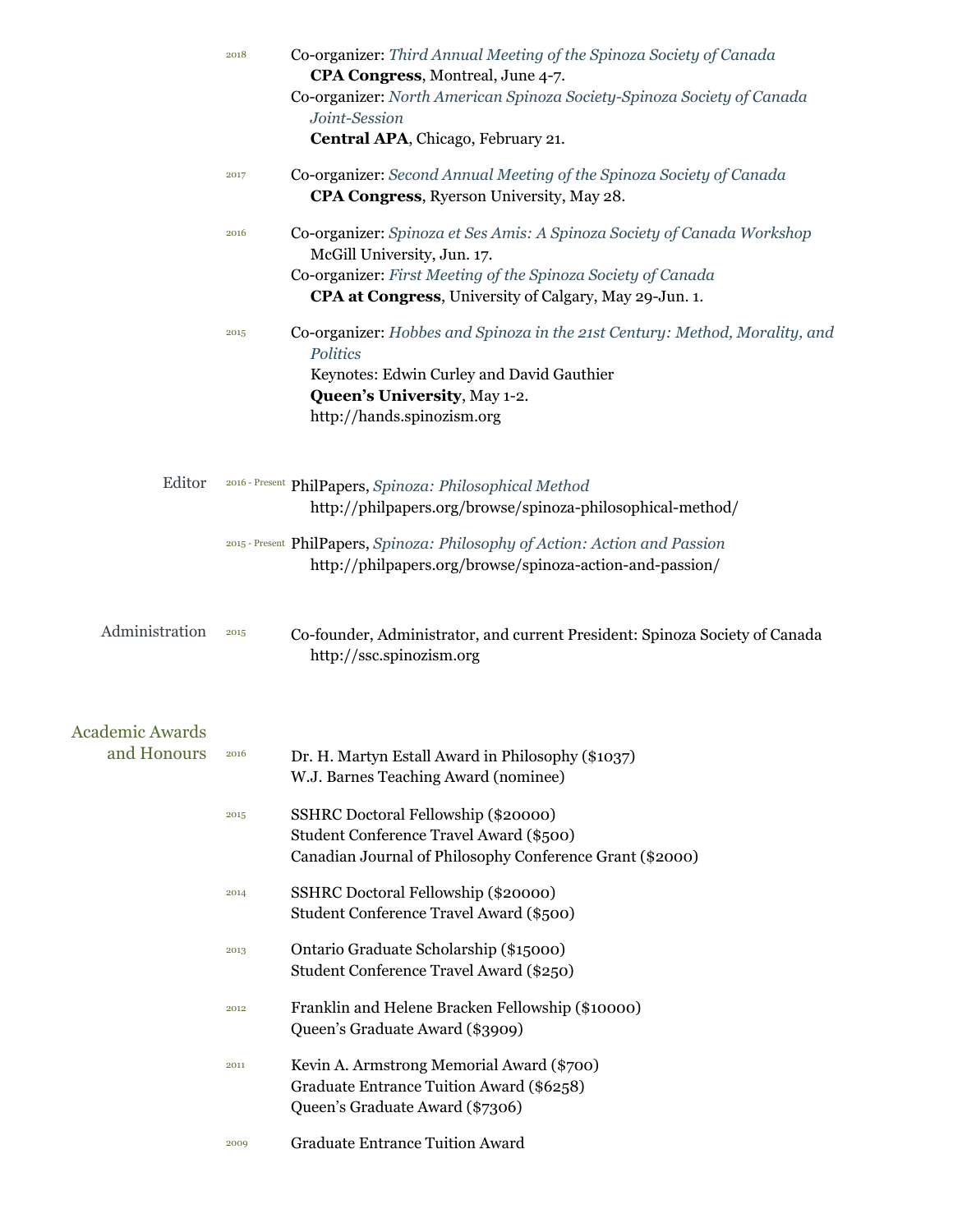| <b>University Service</b>   | 2014 | Philosophy Graduate Student Association Events Committee                                                                                                                                                                                                                                                                                                        |
|-----------------------------|------|-----------------------------------------------------------------------------------------------------------------------------------------------------------------------------------------------------------------------------------------------------------------------------------------------------------------------------------------------------------------|
|                             | 2013 | Philosophy Graduate Student Association Graduate Student Colloquium<br>Coordinator                                                                                                                                                                                                                                                                              |
|                             |      | Volunteer: Prospective student open-houses at both Queen's and University of<br>Toronto                                                                                                                                                                                                                                                                         |
| <b>Media Coverage</b>       |      |                                                                                                                                                                                                                                                                                                                                                                 |
| Spinoza's Ethics 2.0        |      |                                                                                                                                                                                                                                                                                                                                                                 |
| http://ethics.spinozism.org |      | Le Magazine Litérraire<br>http://archives.magazine-litteraire.com/parution/mensuel-585<br>The Daily Nous<br>http://dailynous.com/2014/07/08/digitizing-the-geometry-of-<br>spinozas-ethics/                                                                                                                                                                     |
| <b>Graduate Courses</b>     |      |                                                                                                                                                                                                                                                                                                                                                                 |
| Audited                     |      | Spinoza's Ethics (UW-Madison; Steven Nadler)<br>Early Modern / Spinoza (Queen's; Jon Miller)<br>German Idealism (U of T; Paul Franks and Ulrich Schlösser)<br>The Principle of Sufficient Reason (U of T; Karolina Hübner)                                                                                                                                      |
| For Credit                  |      | Moral Philosophy: Derek Parfit, On What Matters<br>Distributive Justice<br><b>Bioethics</b><br>Metaphysics (PhD)<br>Epistemology<br>Ancient Philosophy: Stoicism<br>Moral Philosophy: Joseph Raz<br>Philosophy of Mind: Self-Consciousness<br>Metaphysics (MA)<br>Ancient Philosophy: Plato's Republic<br>Personal Identity<br>Directed Study: Spinoza's Ethics |
| Professional<br>Memberships |      | Canadian Philosophical Association<br>http://acpcpa.ca<br>American Philosophical Association<br>http://apaonline.org<br>European Hobbes Society<br>http://europeanhobbessociety.org<br>Spinoza Society of Canada<br>http://ssc.spinozism.org<br>North American Spinoza Society<br>http://spinozasociety.org                                                     |